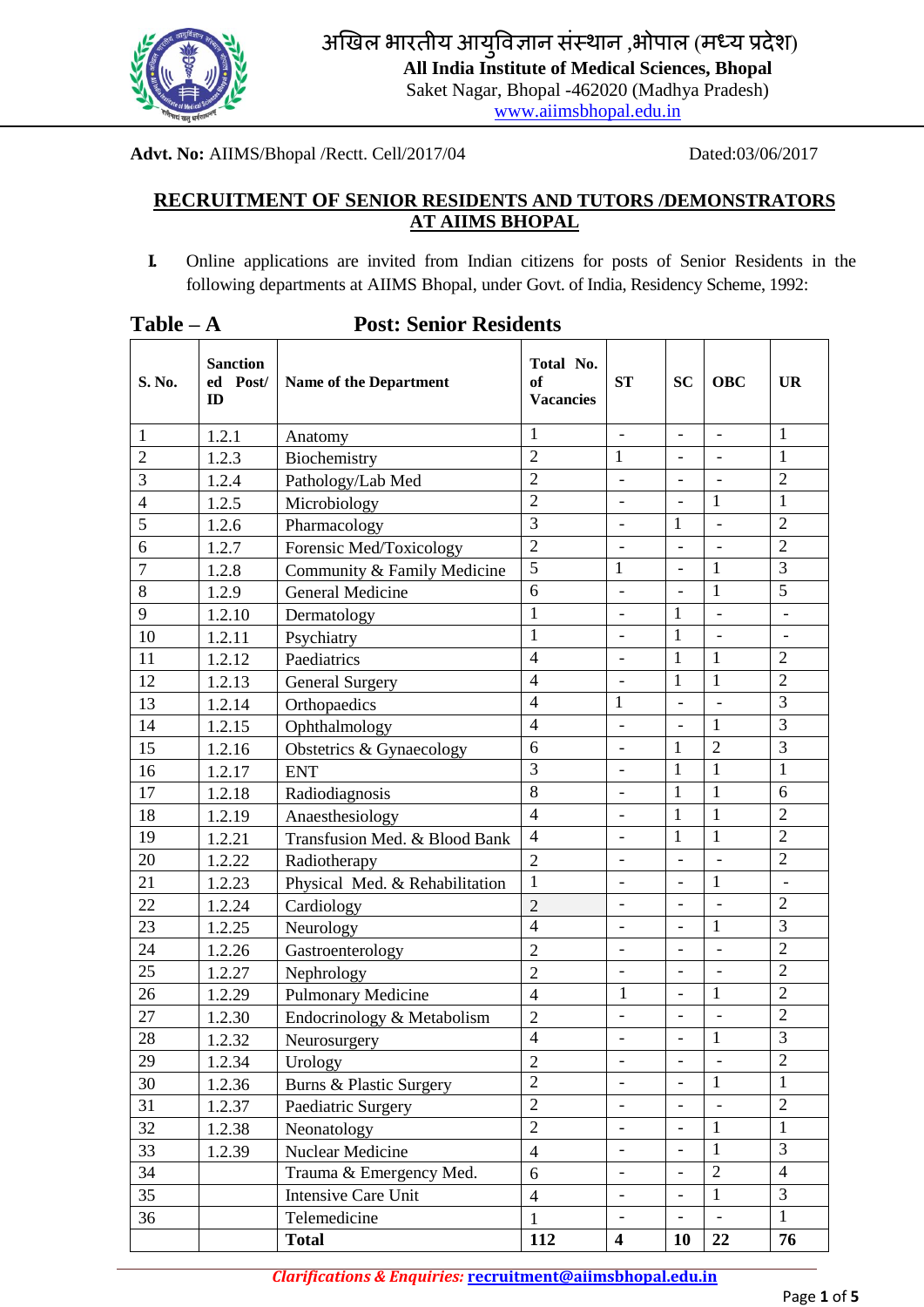**II.** Online applications are invited from Indian citizens for posts of Tutor/Demonstrators in the following departments at AIIMS Bhopal:

| $Table - B$ |                               | <b>Post: Tutors/Demonstrators</b> |                                               |           |           |            |                             |  |  |  |
|-------------|-------------------------------|-----------------------------------|-----------------------------------------------|-----------|-----------|------------|-----------------------------|--|--|--|
| S. No.      | <b>Sanctione</b><br>d Post/ID | <b>Name of the Department</b>     | <b>Total</b><br>No.<br>оf<br><b>Vacancies</b> | <b>ST</b> | <b>SC</b> | <b>OBC</b> | UR                          |  |  |  |
|             | 1.2.1                         | Anatomy                           |                                               |           |           |            | 2                           |  |  |  |
| 2.          | 1.2.2                         | Physiology                        | 2                                             |           |           |            |                             |  |  |  |
| 3.          | 1.2.3                         | Biochemistry                      | 4                                             |           |           |            | 2                           |  |  |  |
| 4.          | 1.2.4                         | Pathology/Lab Medicine            | $\overline{4}$                                |           |           |            | $\mathcal{D}_{\mathcal{A}}$ |  |  |  |
| 5.          | 1.2.5                         | Microbiology                      | 4                                             |           |           |            | 2                           |  |  |  |
| 6.          | 1.2.6                         | Pharmacology                      | $\overline{c}$                                |           |           |            |                             |  |  |  |
| 7.          | 1.2.7                         | Forensic Med/Toxicology           | 4                                             |           |           |            |                             |  |  |  |
|             |                               | <b>Total</b>                      | 22                                            |           | 4         | 4          | 13                          |  |  |  |

# **II. Pay Scale: i. Senior Residents -** Rs. 15,600-39100+GP 6600+NPA **ii. Tutors/ Demonstrators -** Rs. 15,600-39100+GP 5400+NPA

#### **III. Important Note:**

- 4 seats are reserved for **Persons with Disability (PWD) as per Govt. of India guidelines. (only OPH candidates may apply)** for the posts of Senior Resident.
- The Director, AIIMS Bhopal reserves the right to vary the vacancies including reserved vacancies as per the Govt. of India rules/circulars and requirements. Reservation is applied as per Govt. of India guidelines.
- Age, experience and all other prescribed qualifications will be counted as on last date of online application.
- **Women candidates are encouraged to apply.**

#### **IV. Essential Qualifications:**

#### **Senior Residents:**

- An MCI recognized postgraduate medical degree viz. MD/MS/DNB in the respective discipline from a recognized University/Institute.
- Candidates with DM/M.Ch. in concerned specialty will be preferred in respective departments, as applicable.
- *Senior Resident in the department of Telemedicine: Only Candidates with MD in Family Medicine, General Medicine & Paediatrics may apply.*

# **For non-medical candidates in Biochemistry, Anatomy, Microbiology, Pathology & Lab Medicine and FMT:**

 The candidate should possess M.Sc. Degree in the subject concerned, and Ph.D. in the subject concerned/allied subject from a recognized University/Institute.

## **Tutor/Demonstrators:**

- For Medical Candidates: A recognized MBBS degree.
- For Non-Medical Candidates: M.Sc. in the concerned subject.
- **Candidates with MD/MS/Ph.D. from recognized University/Institute in concerned subject will be preferred.**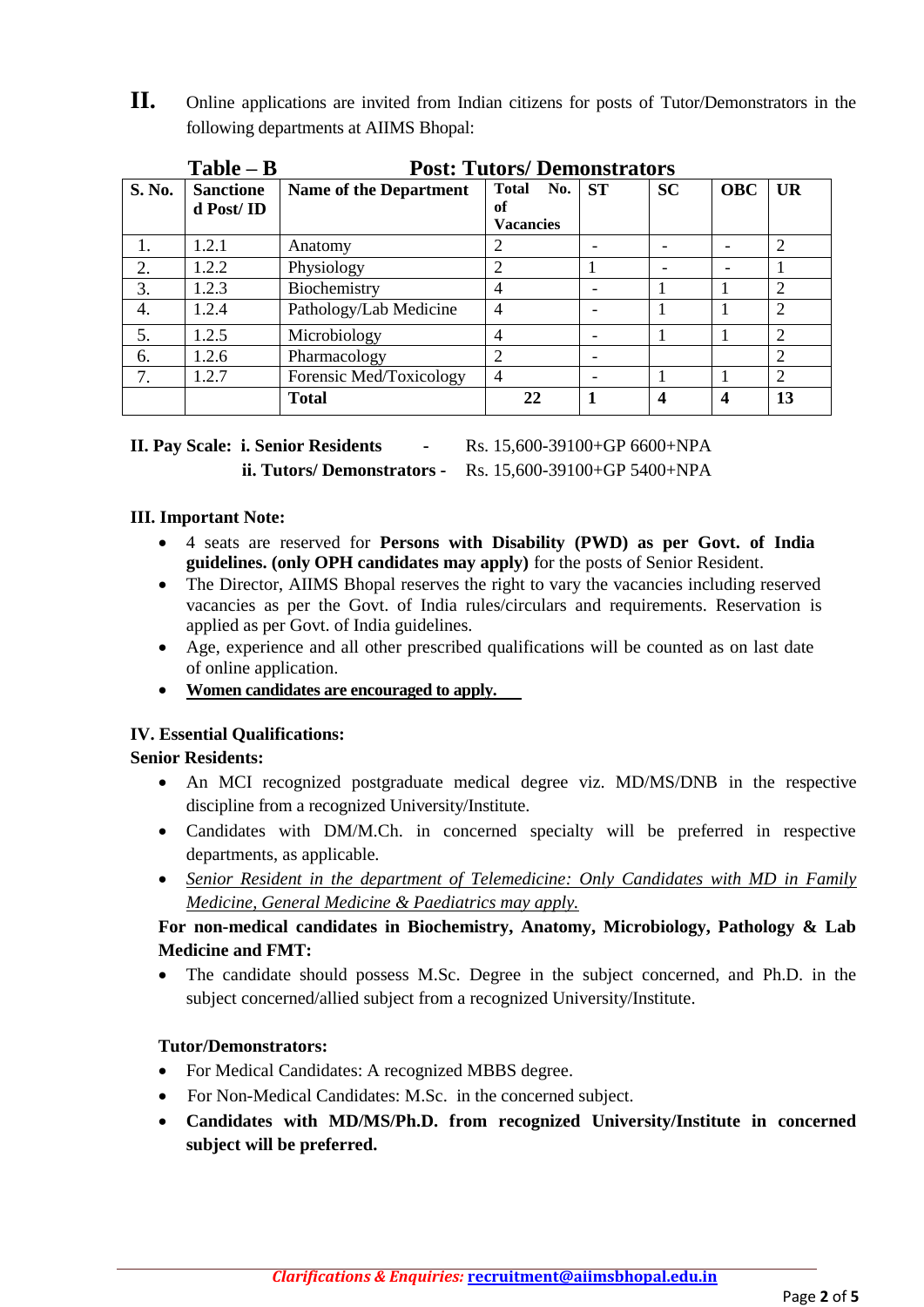# **IV. Eligibility:**

#### **Senior Resident:**

• To be eligible for selection for these posts, the candidate should pass the qualifying examination by 31.07.2017 & result should be declared to this effect on or before this date. The tenure of qualifying degree should also be completed latest by 31.07.2017.

#### **Tutor/ Demonstrator:**

• In case of those who have appeared for exam / viva voce and result is yet to be declared then applicant will be allowed to appear in Interview provisionally, subject to production of certificate of successfully passing their qualifying degree exam/viva ie. **DNB/MD/MS/Ph. D./M.Sc. (as applicable)** and completion of tenure for this course latest by 31.07.2017.

 In cases where result is declared after 31.07.2017, their candidature will stand cancelled and no claim for selection on the basis of allowed provisionally to appear in the Interview / selection, will be considered.

**V.** The candidates who are in service in any Govt. Hospital/ Institutions are required to forward/submit their application through proper channel only. The candidates will not be permitted for Interview, if they fail to produce "No Objection Certificate" from their employer on the day of Interview, during scrutiny of documents.

If it is brought to the notice of authorities at any stage that the candidate had not submitted application through proper channel, then the candidature will stand cancelled and in case of selected candidate, services will be terminated immediately.

## **VI. Upper Age Limit (as on 31.07.2017):**

Upper Age Limit: 33 years, relaxable for Scheduled Caste, Scheduled Tribe candidate up to a maximum period of five (5) years, for OBC candidates up to a maximum period of three (3) years.

- i. In case of Physical Handicapped (OPH) candidates, age relaxation upto a maximum period of ten (10) years for General Category, Thirteen (13) years for OBC category and fifteen (15) years for SC/ST category candidates.
- ii. For those applying for these posts after completing DM/M.Ch. courses, the upper age limit on **31.07.2017** will be 35 years. The age limit is further relaxable for SC candidates , ST candidates, OBC candidates and OPH candidates as above.

## **VII**. **Application Process**:

- On-line applications are invited from Eligible Indian Nationals for the aforementioned posts at AIIMS Bhopal on substantive basis. Detailed advertisement is hosted in the Institute website and the application form has to be filled online at: [www.aiimsbhopal.edu.in.](http://www.aiimsbhopal.edu.in/)
- The online application form will be made available from  $3<sup>rd</sup>$  **June** 2017.
- Director AIIMS, Bhopal reserves the right to cancel the advertisement at any point of time without prior notice or fill up less number of posts as advertised depending upon the institutional requirement.
- **The original certificates i.e. MBBS Degree Certificate, Internship completion certificate, Qualifying degrees (MBBS/BDS/MD/MS/MDS/P.hd./M.Sc./Others) Medical Registration Certificate, Date of Birth Certificate, Caste Certificate, NOC etc., of the candidates who apply for the post of Senior Resident/Tutor/ Demonstrator will be verified at the time of Interview/ joining.**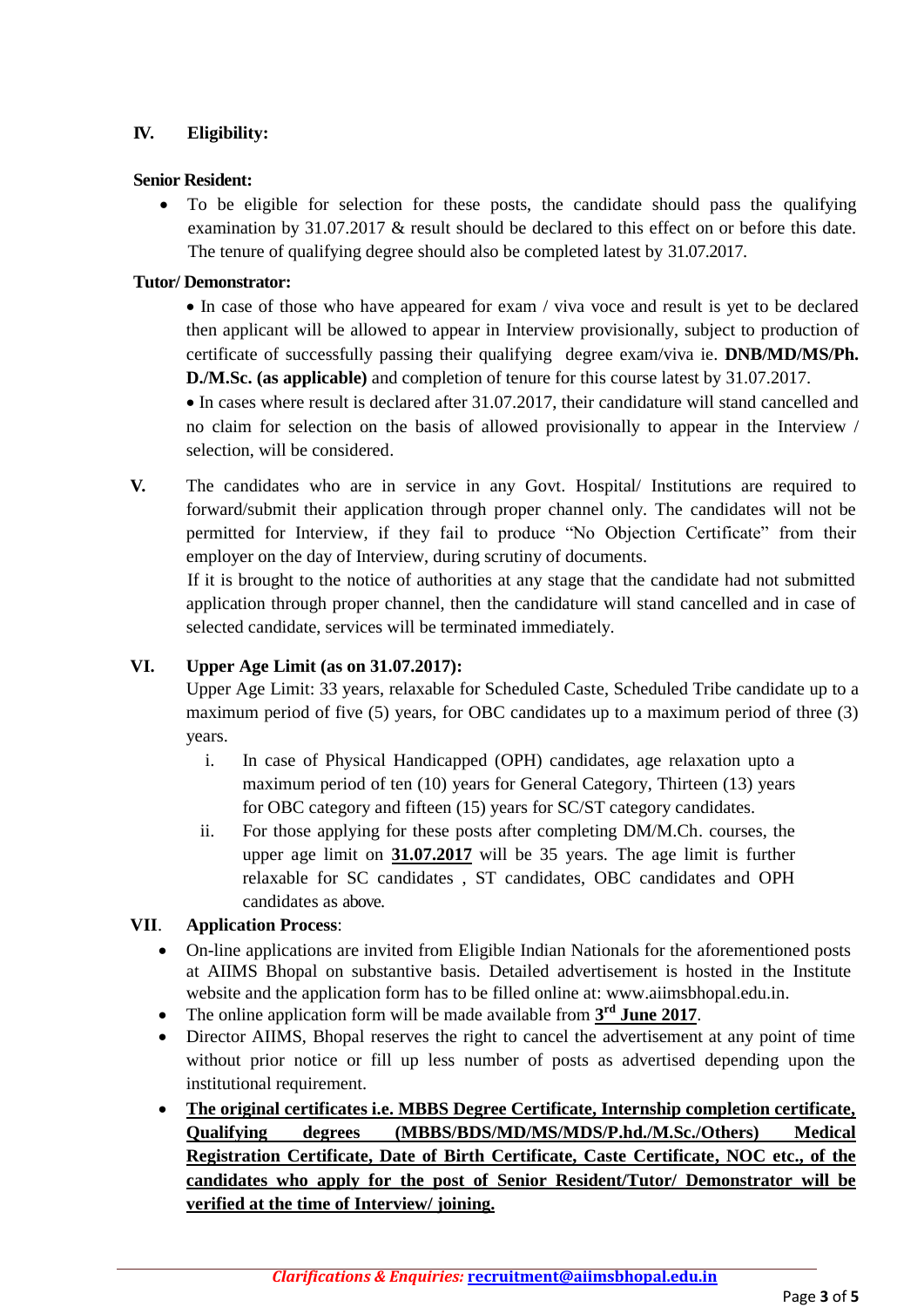# **VIII**. **Application Fees:**

- For General/OBC candidates Rs. 1000/- plus transaction charges as applicable
- For SC/ST/PwD (OPH)/Women candidates: **NIL**
- Fees shall be paid on-line at the time of submission of application form.

# *Fees shall be paid through online transfer through online application portal. The fee once remitted will not be refunded, in any circumstances.*

- IX. **Last Date of Application**: The on-line filling up of application form will automatically close **at 5:00 pm on 24th June 2017**.
	- Congestion of system may occur during last hours. The applicants are strongly advised not to wait till last date of submission to avoid rush and submit the application well in time.
	- The application will be considered only when it has been duly submitted by pressing submit button. After making payment the submitted application form may be downloaded by clicking on the Download link the application form. The candidate shall take a print of the application form and it bring at the time of interview.
	- Inadequately filled / incomplete applications will be summarily rejected
- **IX.** Tenure: The appointments for the posts of Senior Residents shall be for a maximum period of 3 years as per the Residency Scheme 1992, Govt. of India. The appointment to the post of Tutor/ Demonstrators shall be for the period of 1 (one) year to the post.
- **X. Documents:** Printed copy of the on-line application form and the self- attested photocopies of the following along with the originals must be brought at the time of Interview only.

1. 'No Objection Certificate–NOC 'for those who are working in Central/State Government / Semi Government, autonomous institutions from their respective organization.

2. Degrees, Certificates, Mark sheets, Age proof, Caste certificate, Experience certificates and qualifying degree registration with State Medical Council is mandatory before joining.

## **XI. Reservation for SC/ST/OBC/OPH shall be applicable as per Govt. of India policy:**

1. OBC Candidates will attach certificate issued by the competent authority in the form prescribed for Central Government jobs along with certificate that the candidate does not belong to Creamy Layer. Date of issue of Certificate should not be earlier *than one year of closing date of online application.* 

2. For SC/ST-Certificate should be issued by Tehsildar or above rank officer in prescribed format.

3. Criteria for Orthopaedic Physically Handicapped:

- The candidate must possess a valid document certifying his/her physical disability is conforming to judgment of Supreme Court of India i.e.: "With the approval of the Ministry of Health & Family Welfare, Govt. of India vide letter no. 18018/2/2009-ME(P-1) dated 17.02.2009.
- Candidates with disability of lower limbs between 50% to 70% shall be considered and in case candidates are not available of such disability in the category, then the candidates with disability of lower limbs between 40% to 50% will also be considered as per decision in the Writ Petition (Civil) 184/2005-Dr.Kumar Sourav Vs. UOI & others in the Supreme Court of India.